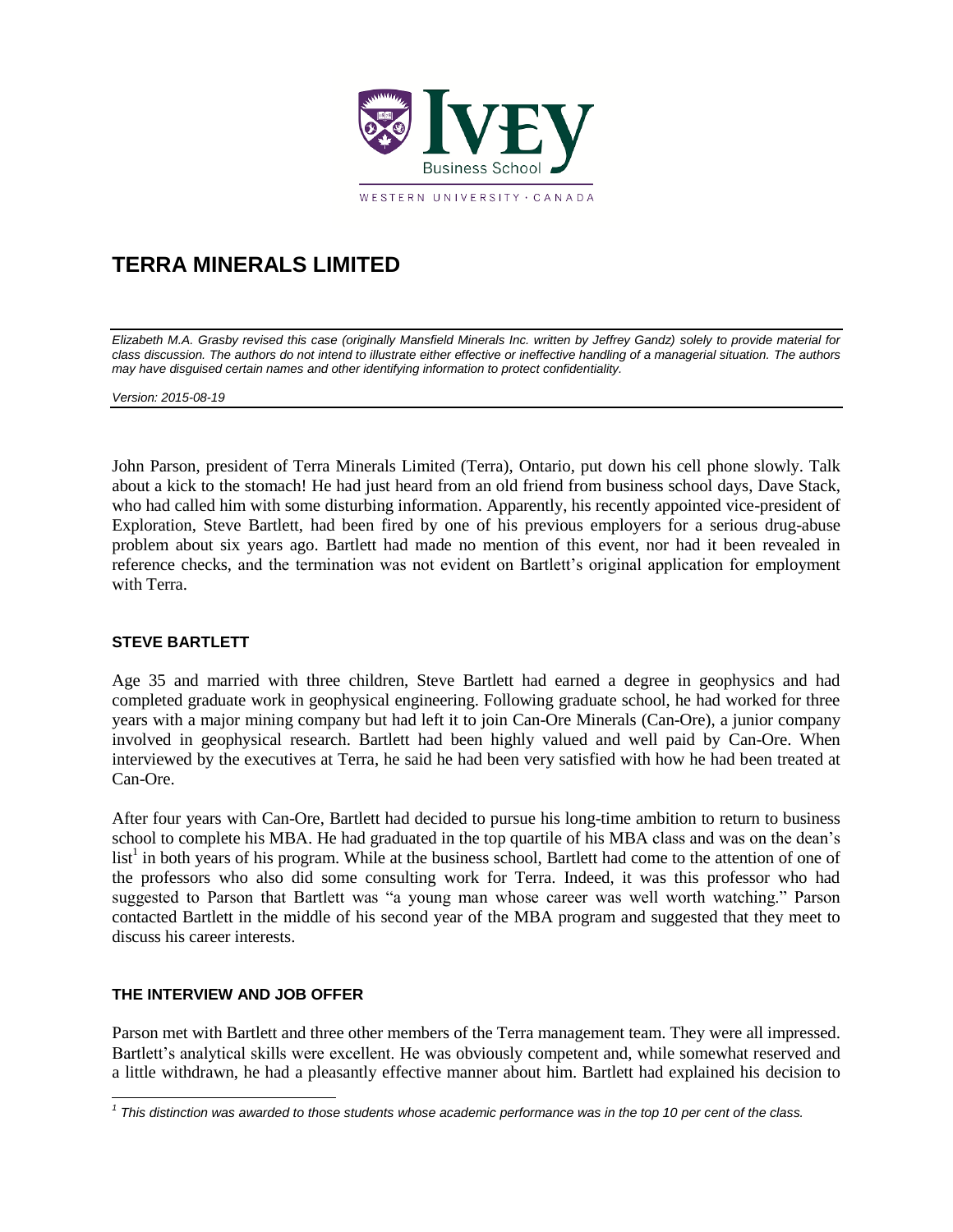leave the major mining company and join Can-Ore as a move from a bureaucratic to an entrepreneurial environment, one where he could make a great personal contribution and be rewarded accordingly. This explanation fit perfectly with what Parson and the other Terra executives were looking for in a company employee, and they thought that he would blend in well with the Terra operation. Parson offered Bartlett a position at Terra as manager of Exploration, subject to the usual medical examination and reference checks. The vice-president of Human Resources checked Bartlett's references from the business school and also checked with his previous employer, Can-Ore. The vice-president of Exploration at Can-Ore described Bartlett as a first-rate person, one they would like to have return as an employee to their firm. **BARTLETT AT TERRA**

In his three years with Terra, Bartlett's performance had exceeded all of Parson's and other executives' expectations. He was an excellent manager: he had the intuitive judgement essential to the exploration business, had helped to build a good staff of young geologists and geophysicists, and had maintained excellent control of his operations. During these years, Bartlett had earned four consecutive highly satisfactory performance appraisals. When Tom Camp, the vice-president of Exploration at Terra for 15 years, decided to retire, there was no hesitation in promoting Bartlett to the position.

#### **THE TELEPHONE CALL**

It was the day after Bartlett's picture had appeared in the business press with the announcement of his appointment that Parson had received the call from his friend, Dave Stack. Stack was now the president of the mining company where Bartlett had started his career, and the company was also one of Terra's major clients. Parson recalled his conversation with Stack on the phone:

- Stack: I didn't know that you had hired Steve Bartlett. He's really come up in the world since he used to work for me.
- Parson: Well, you guys never could hold onto the good ones! Life is too boring for anyone with some "get up and go." You train them and we reward them!

(The well-intentioned ribbing went on for a few minutes before Stack got to the point.)

Look, John, this may come as a bit of a shock to you, but Bartlett didn't exactly "get up and go." We had to give him a push to help him on his way.

Parson: What do you mean? What for?

Stack: Well, we were concerned about a few things. His performance on the job wasn't bad; in fact, he was a good guy, technically. But he seemed to be tired a lot and, well, kind of moody and miserable. We did some checking around, asked a few people, you know the kind of thing. Several people told us that he was into drugs in a pretty serious way. I spoke with him about it –– he was pretty evasive at first, but after a while, he didn't deny it. We let him go. He never pushed back on this decision. Perhaps we should have handled it differently and given him a leave of absence to attend a rehab program of some kind.

Parson: Why didn't this surface when Can-Ore hired him?